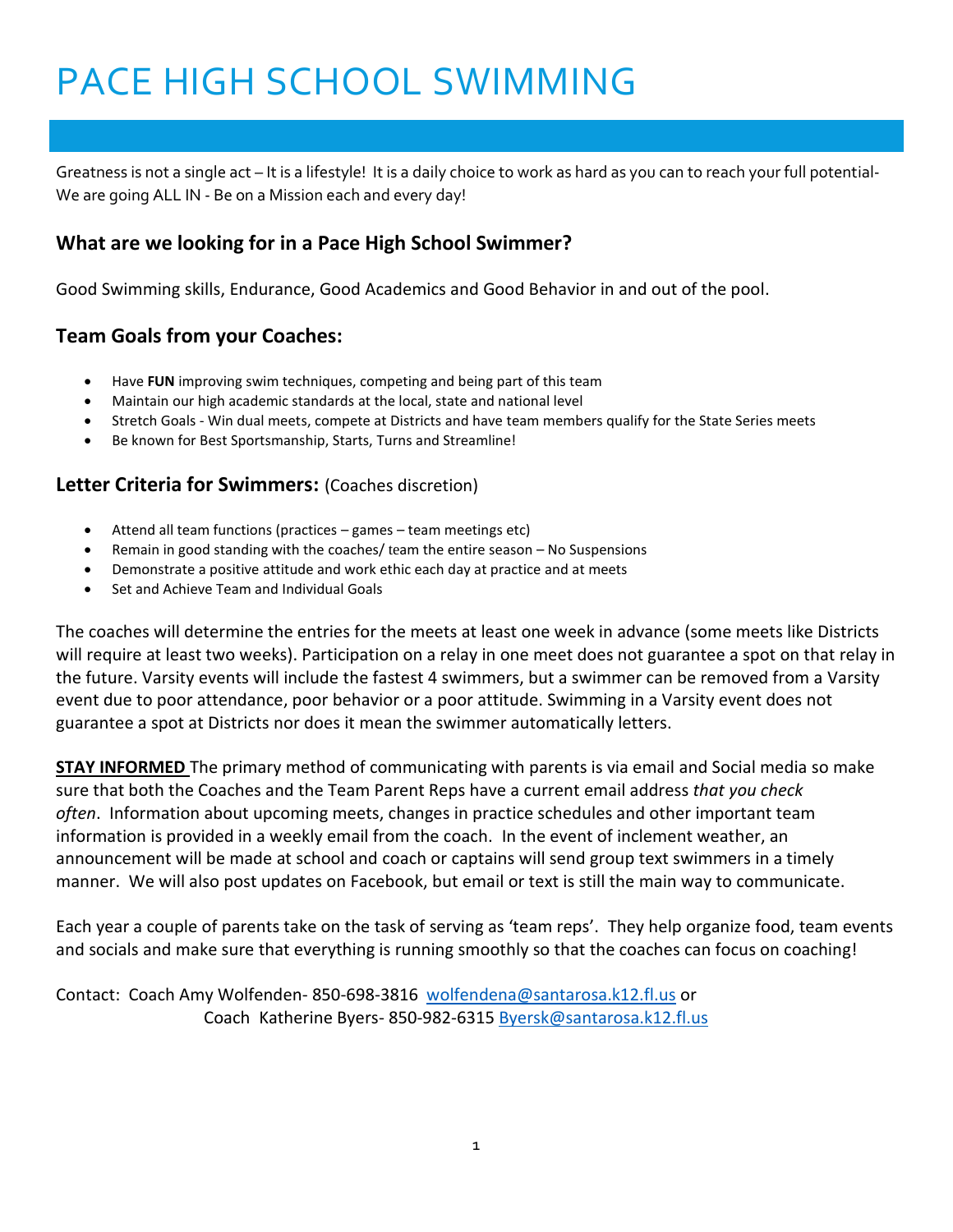#### Important High School Competition Rules

- No jewelry
- Swim Suits may have no more than 1 (2 ¼ inch) sponsored logo- ie TYR, Speedo, etc-
- Swim suits must be one piece, have appropriate coverage and no exposed ties.
- Swimmers may swim in up to 4 events but no more than 2 individual 2 individual and 2 relays or 1 individual and 3 relays. If a swimmer chooses to dive that is considered 1 individual race.
- Fastest available 4 swimmers will be entered in each event as per FHSAA entry rules- some meets allow more or less entries depending on meet type and time allocations. For relays the top 4 available swimmers will be entered in each relaygenerally fastest 4 will be on A relay, next B and so on- sometimes in effort to score more points etc we may mix them up a bit.

# District to Regional Qualifying

**Swimming Events**. 24 contestants advance from district meets to the regional meets in individual events as follows:

(a) the top 2 finishers in each swimming event from each district meet and

(b) the next overall best times at large for a field of 24 from the remaining best times among top 16 finishers from the district meets in the region.

*Note: In the event of a tie for the last at-large qualifying place to the regional meet, all of the competitors tied shall be allowed to advance to the regional meet.*

**Relay Events.** 16 teams shall advance from district meets to the regional meets in each relay event as follows: (a) the top finisher in each relay event from each district meet and

(b) the next overall best times at large for a field of 16 from the remaining best times among top eight finishers from the district meets in the region.

*Note: Relay teams qualify as a team, not as individuals*

## **From Regionals to State**

**Swimming Events**. 24 contestants shall advance from regional meets to the FHSAA Finals in each individual events as follows:

- (a) the top 2 finishers in each swimming event from each regional meet and
- (b) the next overall best times at large for a field of 24 from the remaining best times among top sixteen 16 finishers in the four regional meets.

Note: In the event of a tie for the last at-large qualifying place to the FHSAA Finals, all of the competitors tied shall be allowed to advance to the FHSAA Finals.

**Relay Events.** 16 teams shall advance from regional meets to the FHSAA Finals in each relay event as follows:

(a) the top finisher in each relay event from each regional meet and

(b) the next overall best times at large for a field of 16 from the remaining best times among top eight finishers in the regional meets.

*Note: Relay teams qualify as a team, not as individuals.*

More travel information and details will be given to qualified swimmers. Swimmers will be notified by the coaching staff if they are qualified as soon as the rosters are announced by FHSAA. All information can be found on FHSAA.org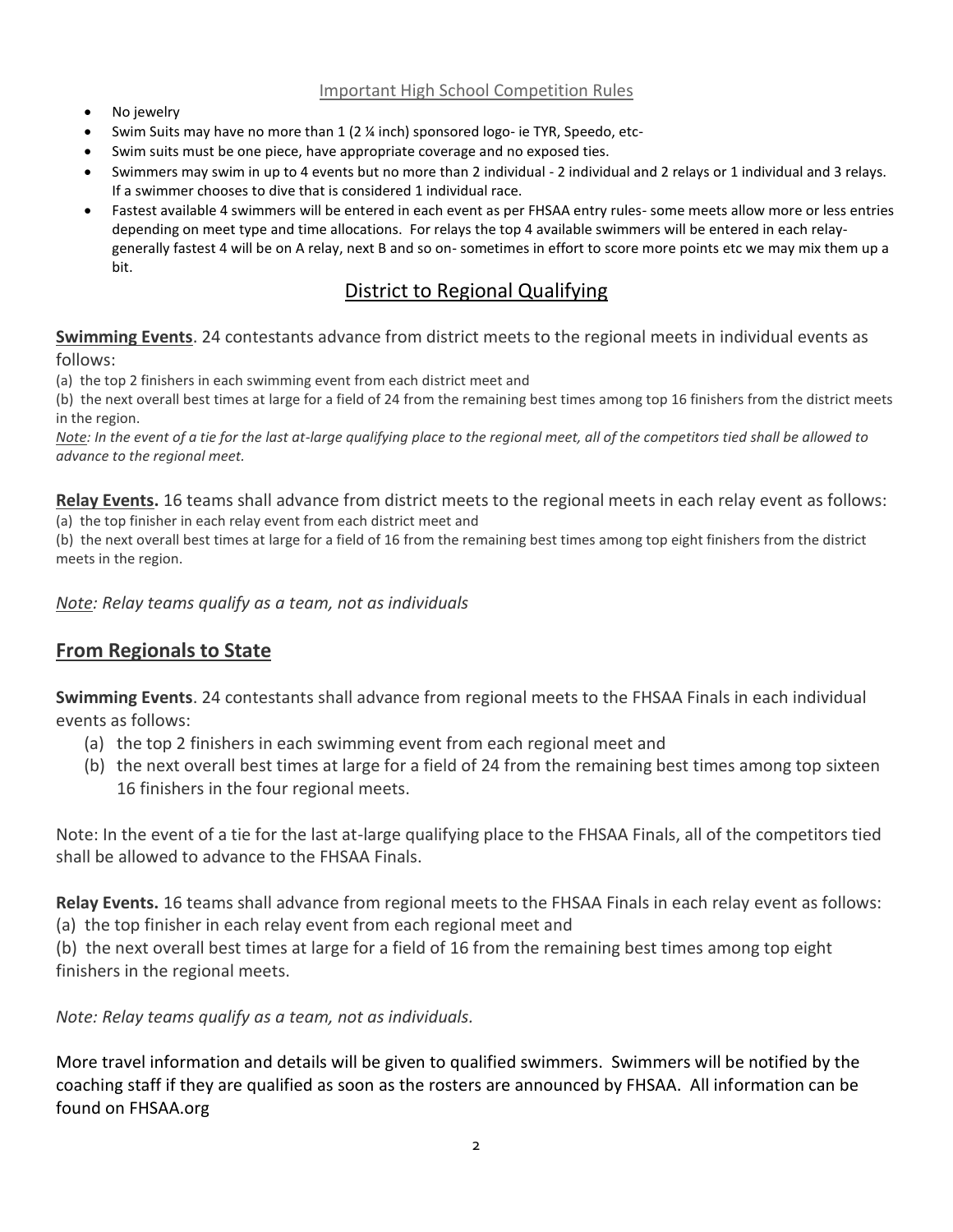# TEAM EXPECTATIONS/RULES

#### **1. PRACTICE**

- Be on time to bus and have ALL swim gear- suit, goggles, cap, training bag and water.
- Come to practice every day and be on time. If you have to miss practice you must notify a coach in advance. Schedule appointments etc. around pool times. Pool time is limited so missing is unacceptable.
- If you are not in the pool on time additional training will be assigned (may be in or out of pool).
- Attention is focused and practice to the best of your ability.
- If a coach is talking everyone is quiet and listening-even if coach is not talking to you or your group.

#### **2. SCHOOL**

- Your first responsibility is to your school work. You are responsible for any classroom assignments missed because of swim team involvement.
- Unexcused tardies or absences from school may result in temporary or permanent suspension from the team.
- **To be eligible to compete in a scheduled swim meet you are required to attend school and be at practice the day before a meet. If a meet is on a school day, you must be at school to participate in the meet.**

#### **3. MEETS**

- Everyone is expected to travel to and from meets on the bus. The only exception is if your parent would like to drive you home from a meet. **A coach must have a written note** *and* **be verbally notified by the parent in advance.**
- Swimmers are not allowed to carpool in personal vehicles unless there are extenuating circumstances and the decision to do so is approved at least 48 hours in advance.
- You must wear Pace High School team uniform and cap at every meet.
- You are expected swim and to give your best effort in every race.
- You must support your teammates in their races. No excessive lounging in the Team Area. Team Area must remain clean at all times and be left spotless before swimmers will be released.
- You must stay for the entire meet and support your team, even if you are not swimming in the last events.

#### **4. BEHAVIOR**

- Good sportsmanship will be expected at all times.
- You are expected to behave appropriately, honorably, and in a mature manner as a Pace High School student/athlete at all times, in and out of the swimming pool.
- Respect the rules, staff, and property of University of West Florida and Pace High School at all times.
- Be supportive and loyal to your teammates. No profane and/or abusive language.
- When traveling, you are expected to behave in an appropriate manner, respecting the rules set by the coaches. **Remember that you are representing your school and your team. Non-compliance of the rules will have consequences.**
- Any behavior unbecoming of a Pace High athlete may result in temporary or permanent suspension of the team.

#### **5. TRAVEL**

- You are expected to keep the buses and hotel rooms clean at all times.
- Before checking out of the motel, swimmers will stay in their rooms until the room has been checked by a coach. After the rooms have been checked, swimmers will then load the bus.
- You are expected to follow all curfews and rules set by the coaches during travel meets at all times.
- No team members of the opposite sex are allowed in each other's hotel rooms.
- The coaches reserve the right to search bags and hotel rooms at any time.

#### **DRUG/ALCOHOL/ACADEMIC POLICIES:**

 We will strictly follow all FHSAA, Santa Rosa County School District and Pace High School drug, alcohol and academic policies and procedures.